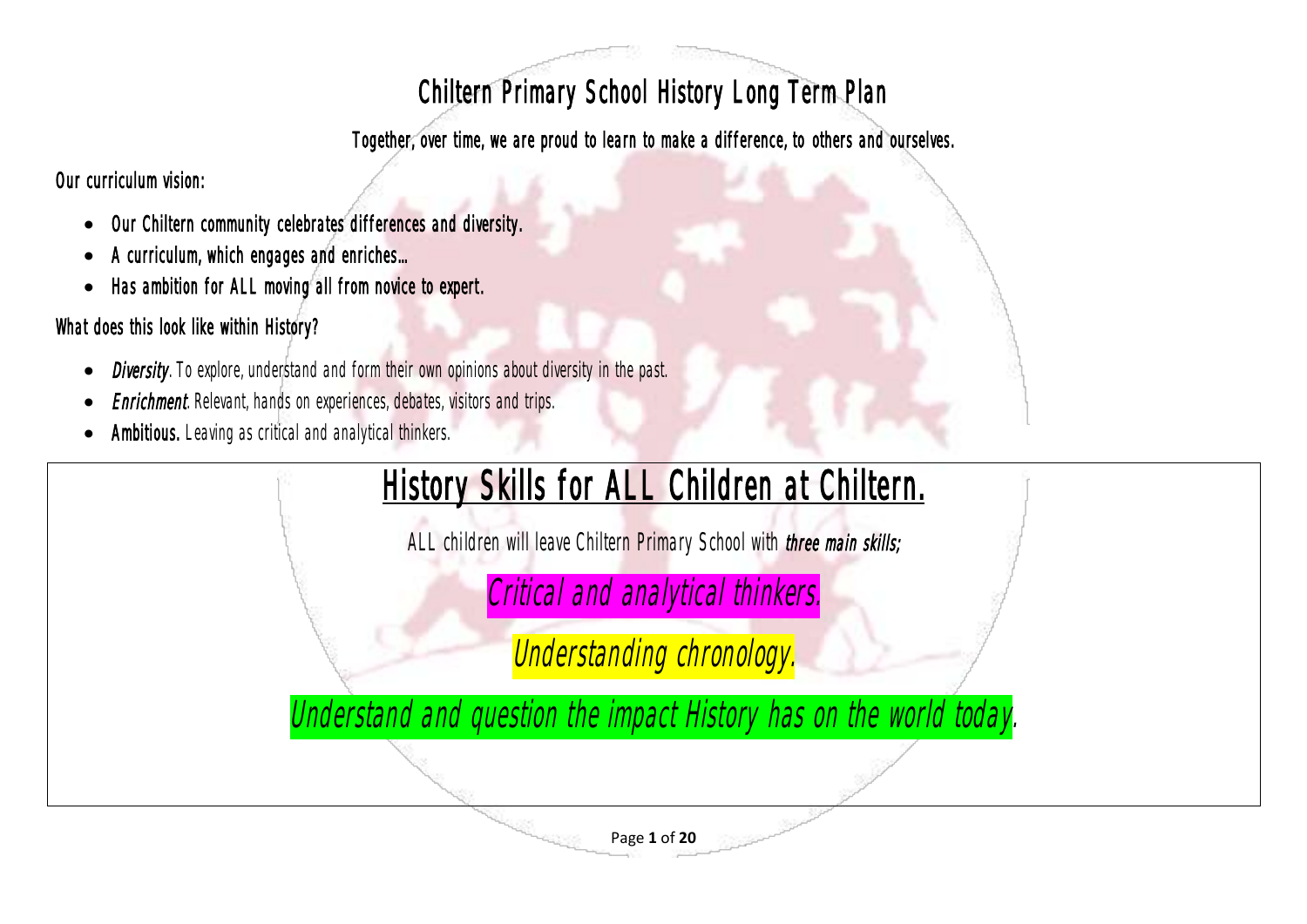EYFS - In early years History is part of understanding of the world under past, and present. The will use the vocabulary such as "past", "now" and "future" to talk about things that have and will happen in their living memory. We track experiences over the year with a class timeline. Conversations are held over families and how things have changed from when family members were young.

NC Statements for reference.

Key Stage 1 – NC Threads. Key Stage 2 – NC Threads.

- Changes within Living Memory Changes in Britain
- Events beyond living memory that are significant nationally or globally **A Local History Study**
- The lives of significant individuals in the past who have contributed to **Achievements of the Earliest Civilizations** National and international achievements. Non-European Society that Provides a Contrast with British History
- Significant historical events, people and places in their own locality Themes and aspects in British History that extends chronological knowledge beyond 1066

There will be TWO threads that run through the History curriculum that will cover the above NC statements. These are the TWO Threads.

## oyalty in Britain and local history. Settlements and Changes in Britain.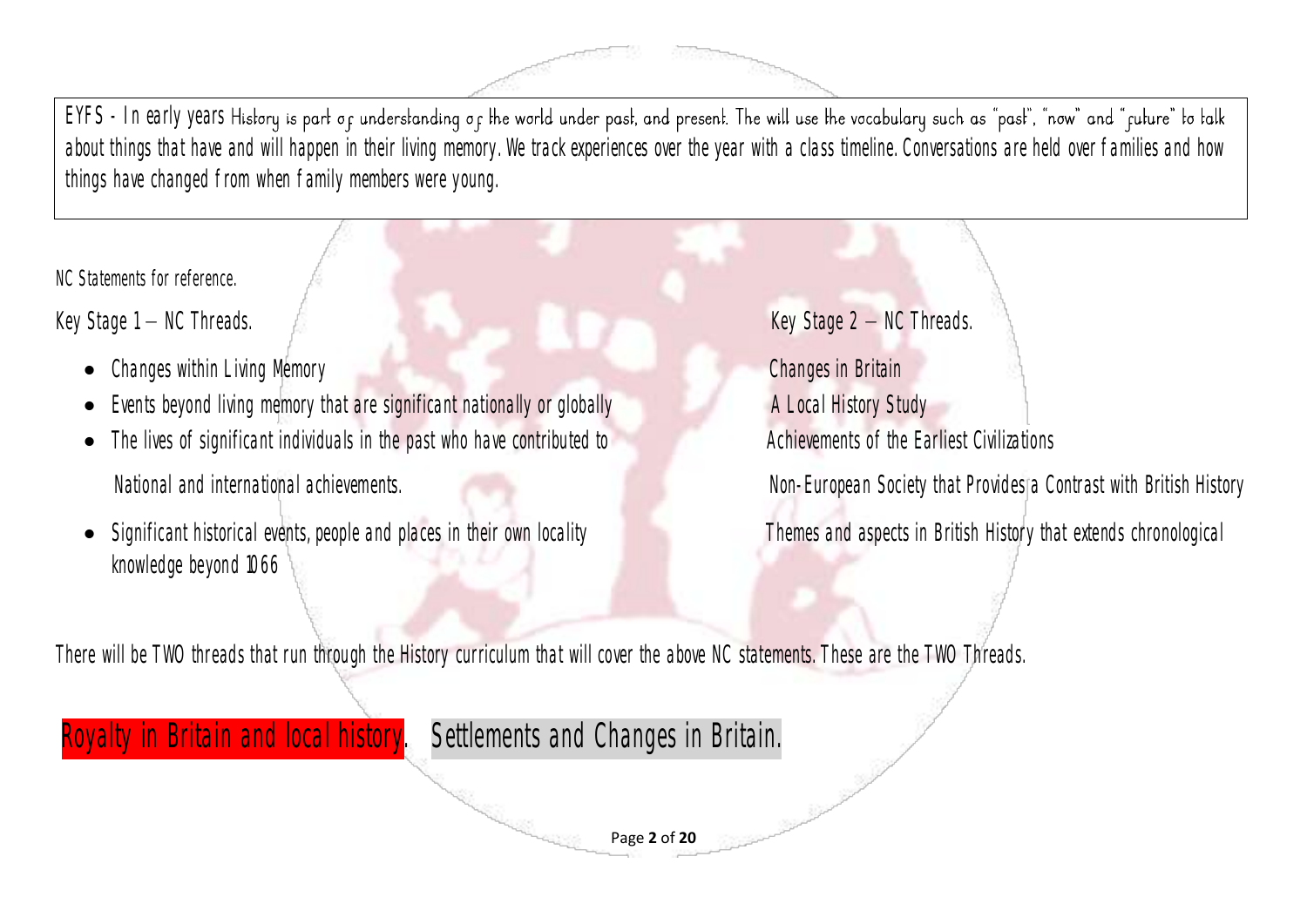red statements in the left hand column are the end of year expectations of the three main History skills.

| Year 1               | Autumn 1 | Autumn 2                                                                                                                                                                | Spring 1                  | Spring 2 | Summer 1 | Summer 2                    |
|----------------------|----------|-------------------------------------------------------------------------------------------------------------------------------------------------------------------------|---------------------------|----------|----------|-----------------------------|
| Links to Prior       |          | Understanding the World (People and Communities) - Children to be able to talk about past and present events in their own lives and in lives of family members. They    |                           |          |          |                             |
| Learning             |          | are to know about similarities and differences between themselves and others, and among families, communities and traditions.                                           |                           |          |          |                             |
|                      |          |                                                                                                                                                                         |                           |          |          |                             |
| Sticky know-         |          | Understanding the World (The World) - Children to know about differences and similarities in relation to places, objects, materials and living things. They are able to |                           |          |          |                             |
| ledge from EYFS      |          | talk about the features of their own immediate environment, and how environments might vary from one to another.                                                        |                           |          |          |                             |
| Vocabulary           |          | <b>Bakery</b>                                                                                                                                                           | <b>Bakery</b>             |          |          | <b>Travel</b>               |
|                      |          | St Paul's Cathedral                                                                                                                                                     | St Paul's Cathedral       |          |          | Transport                   |
|                      |          | Diary                                                                                                                                                                   | Diary                     |          |          | Steam Engine                |
|                      |          | Firebreak                                                                                                                                                               | Firebreak                 |          |          | Petrol / Combustion         |
|                      |          | Primary                                                                                                                                                                 | Primary                   |          |          | Engine                      |
|                      |          | Source                                                                                                                                                                  | Source                    |          |          | Electric Cars               |
|                      |          | <b>Historical</b>                                                                                                                                                       | <b>Historical</b>         |          |          |                             |
| What the 3 skills    |          | The Great Fire of London                                                                                                                                                | The Great Fire of London  |          |          | <b>Travel And Transport</b> |
| look like at the end |          |                                                                                                                                                                         |                           |          |          |                             |
| of the year.         |          | <b>KEY STATEMENTS</b>                                                                                                                                                   | <b>KEY STATEMENTS</b>     |          |          | <b>KEY STATEMENTS</b>       |
|                      |          |                                                                                                                                                                         |                           |          |          |                             |
| Understanding the    |          | know how to talk about                                                                                                                                                  | I know how to talk about  |          |          | I have an                   |
| concept of time by   |          | some of the key events of                                                                                                                                               | some of the key events of |          |          | understanding of the        |
| talking about key    |          | The Great Fire of London.                                                                                                                                               | The Great Fire of London. |          |          | chronology of the           |
| events.              |          |                                                                                                                                                                         |                           |          |          | different points in         |
|                      |          | know how to say why                                                                                                                                                     | I know how to say why     |          |          | history when various        |
|                      |          | The Great Fire of London                                                                                                                                                | The Great Fire of London  |          |          | types of transport          |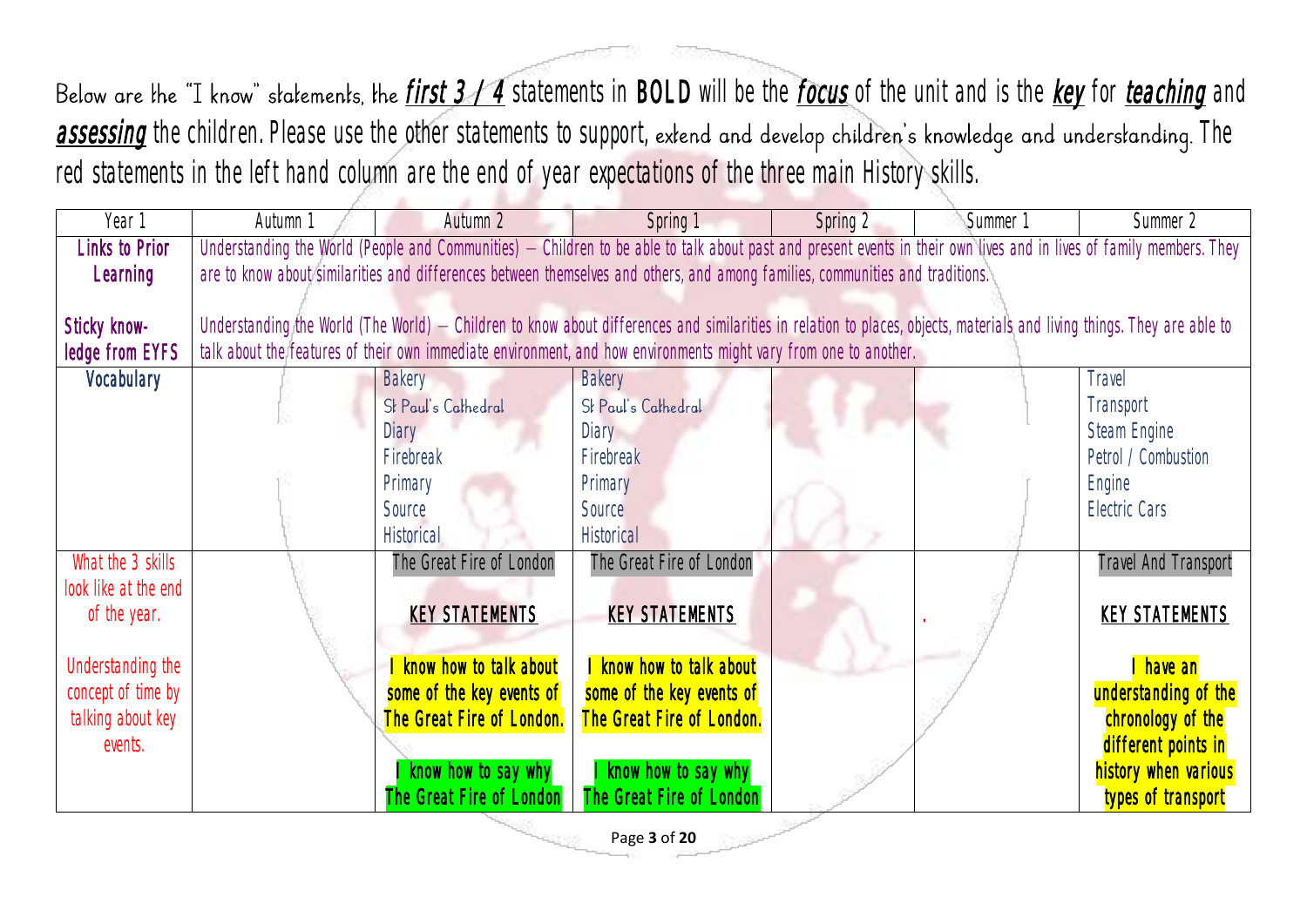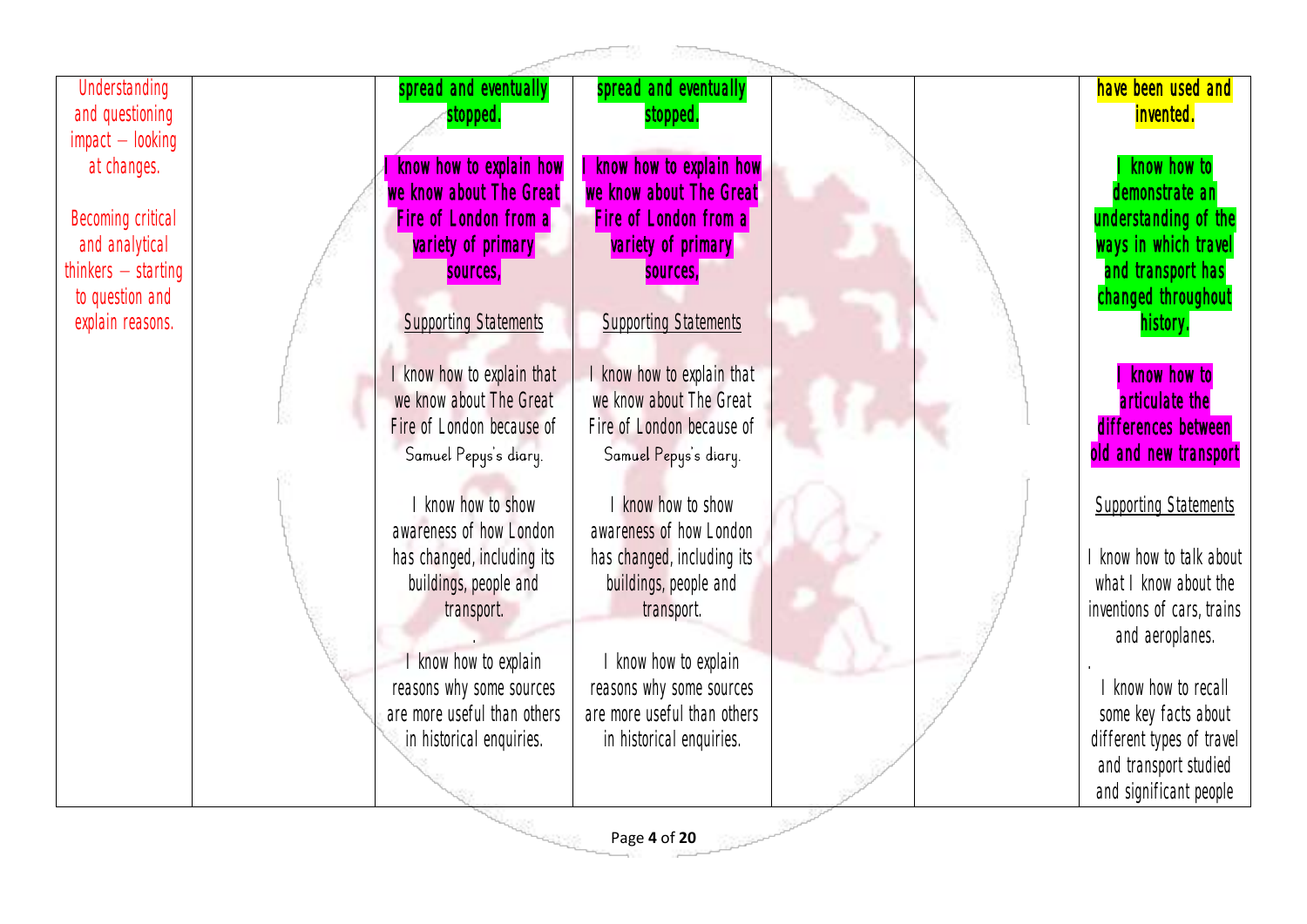|                            | know how to start to<br>question the reliability of | know how to start to<br>question the reliability of |                                        |          | involved in inventing<br>them.              |
|----------------------------|-----------------------------------------------------|-----------------------------------------------------|----------------------------------------|----------|---------------------------------------------|
|                            | some historical evidence.                           | some historical evidence.                           |                                        |          |                                             |
|                            |                                                     |                                                     |                                        |          | I know how to talk about                    |
|                            |                                                     |                                                     |                                        |          | the ways in which<br>developments of travel |
|                            |                                                     |                                                     |                                        |          | and transport have had                      |
|                            |                                                     |                                                     |                                        |          | an impact on people's                       |
|                            |                                                     |                                                     |                                        |          | lives and how it may                        |
|                            |                                                     |                                                     |                                        |          | continue to do so in the<br>future.         |
|                            |                                                     |                                                     |                                        |          |                                             |
| Year 2<br>Autumn 1         | Autumn 2                                            | Spring 1                                            | Spring 2                               | Summer 1 | Summer 2                                    |
| Links to Prior<br>Learning | Year 1 A2 and S1                                    | Year 1 A2 and S1                                    | Year 1 A2 and S1                       |          |                                             |
| Vocabulary                 | The Gunpowder Plot,                                 | Monarch, Parliament,                                | Monarch,                               |          |                                             |
|                            | Catholics, Protestants,<br>Houses of Parliament,    | Succession. Significant,<br>Nickname, William the   | Parliament,<br>Succession.             |          |                                             |
|                            | Gunpowder, Execute, Guy                             | Conqueror, Henry VIII,                              | Significant,                           |          |                                             |
|                            | Fawkes, King James I,                               | Richard III, John, Charles                          | Nickname, William                      |          |                                             |
|                            |                                                     | I, Edward I, Elizabeth I,                           | the Conqueror,                         |          |                                             |
|                            | Robert Catesby, Thomas                              |                                                     |                                        |          |                                             |
|                            | Percy, Bonfire, 5th November                        | Victoria, Elizabeth II                              | Henry VIII,                            |          |                                             |
|                            | 1605.                                               |                                                     | Richard III, John,                     |          |                                             |
|                            |                                                     |                                                     | Charles I, Edward                      |          |                                             |
|                            |                                                     |                                                     | I, Elizabeth I,<br>Victoria, Elizabeth |          |                                             |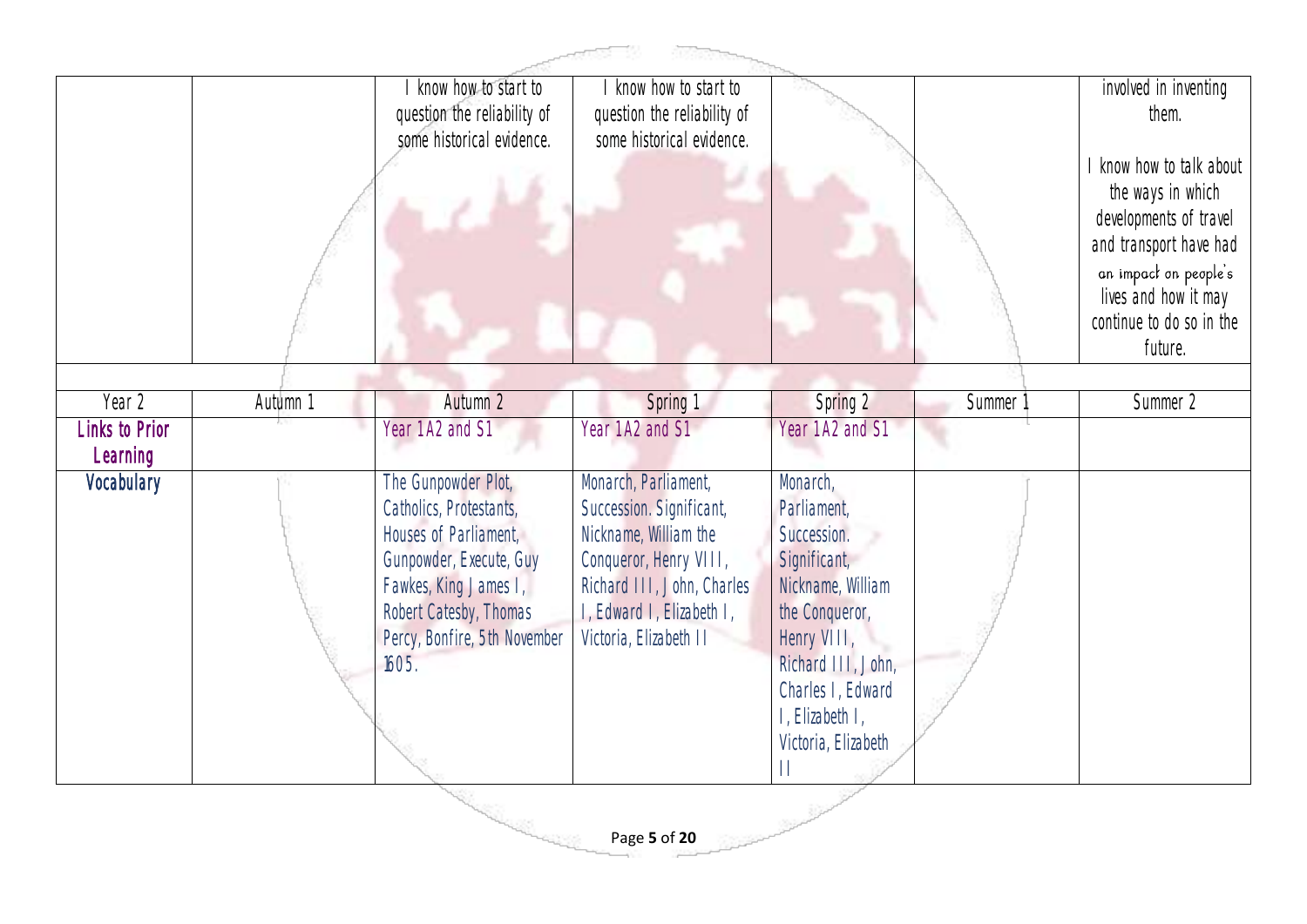|                                  |                                    | <b>ROSSER</b>                             |                            |  |
|----------------------------------|------------------------------------|-------------------------------------------|----------------------------|--|
|                                  | The Gunpowder Plot                 | ings and Queens                           | ings and Queens            |  |
| Understanding the                |                                    |                                           |                            |  |
| concept of time by               | <b>KEY STATEMENTS</b>              | <b>KEY STATEMENTS</b>                     | <b>KEY STATEMENTS</b>      |  |
| ordering key                     |                                    |                                           |                            |  |
| events.                          | know how to talk about             | I know how to                             | I know how to              |  |
|                                  | some of the key events             | demonstrate an                            | demonstrate an             |  |
| Understanding                    | and people involved in the         | understanding of the                      | understanding of           |  |
| and questioning                  | <b>Gunpowder Plot.</b>             | chronology of various                     | the chronology of          |  |
| $impact - looking$               |                                    | significant British kings                 | various significant        |  |
| at changes and                   | know how to show an                | and queens, such as                       | <b>British kings and</b>   |  |
| starting to                      | awareness of the                   | Richard III, Elizabeth I                  | queens, such as            |  |
| compare to present               | differences in ways of             | and Queen Victoria.                       | Richard III,               |  |
| day.                             | living in 1605 compared to         |                                           | Elizabeth I and            |  |
|                                  | the present.                       | know how to think of                      | Queen Victoria.            |  |
| Becoming critical                |                                    | some questions for my                     |                            |  |
| and analytical                   | know how to begin to               | own enquires into various                 | I know how to              |  |
| thinkers $-$ starting            | question and show                  | kings and queens that                     | think of some              |  |
| to question why                  | understanding of the               | interest me                               | questions for my           |  |
| and explain<br>reasons for this. | different roles of people          | know how to recall some                   | own enquires into          |  |
|                                  | involved in the Gunpowder<br>Plot. |                                           | various kings and          |  |
|                                  |                                    | key facts about the<br>different monarchs | queens that<br>interest me |  |
|                                  | <b>Supporting Statements</b>       | studied in this unit and                  |                            |  |
|                                  |                                    | make comparisons between                  | know how to                |  |
|                                  | know how to imagine and            | the lives of Elizabeth                    | recall some key            |  |
|                                  | recreate the experiences of        | and Queen Victoria.                       | facts about the            |  |
|                                  | the people involved in the         |                                           | different                  |  |
|                                  | Gunpowder Plot.                    | <b>Supporting Statements</b>              | monarchs studied           |  |

Page **6** of **20**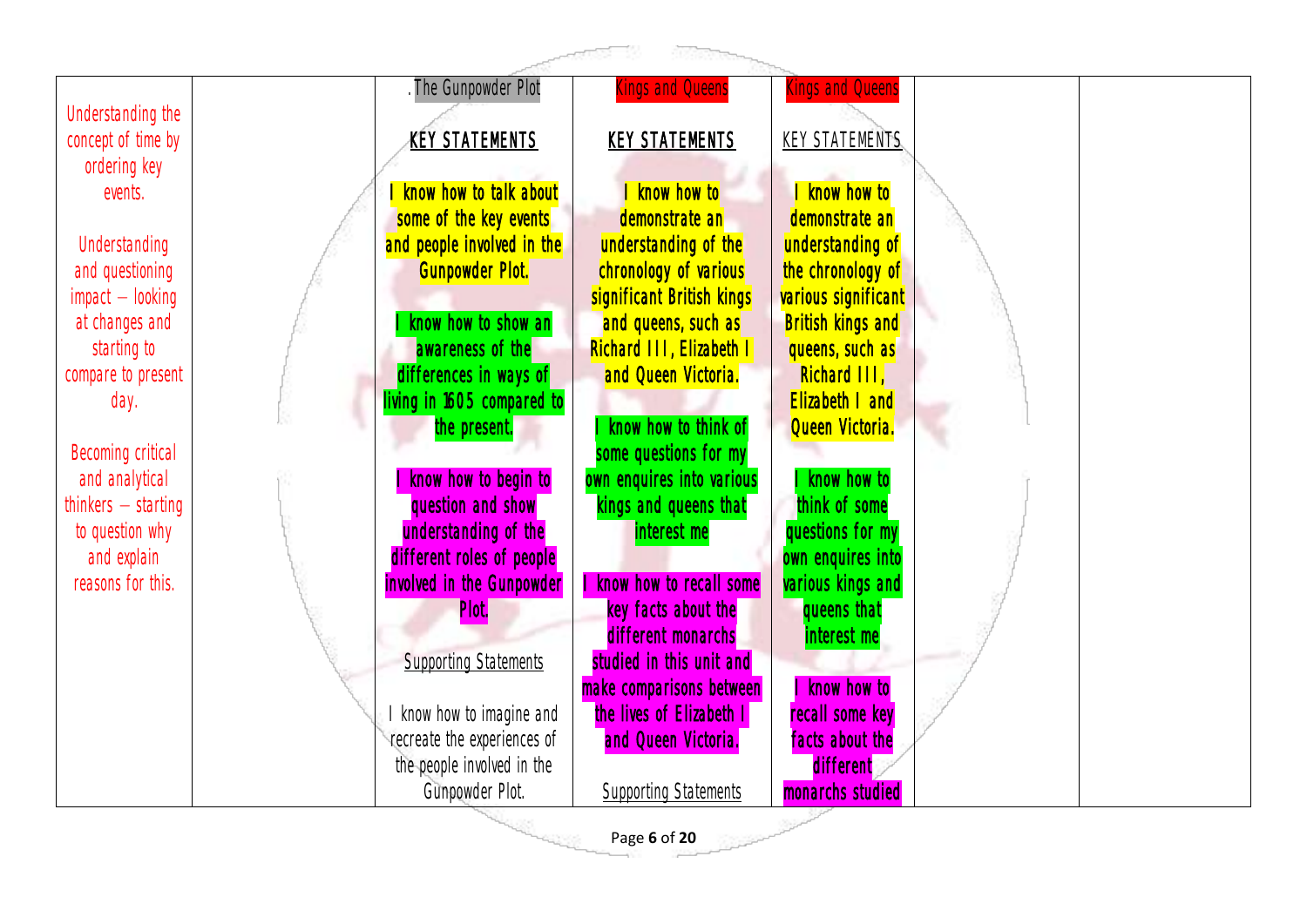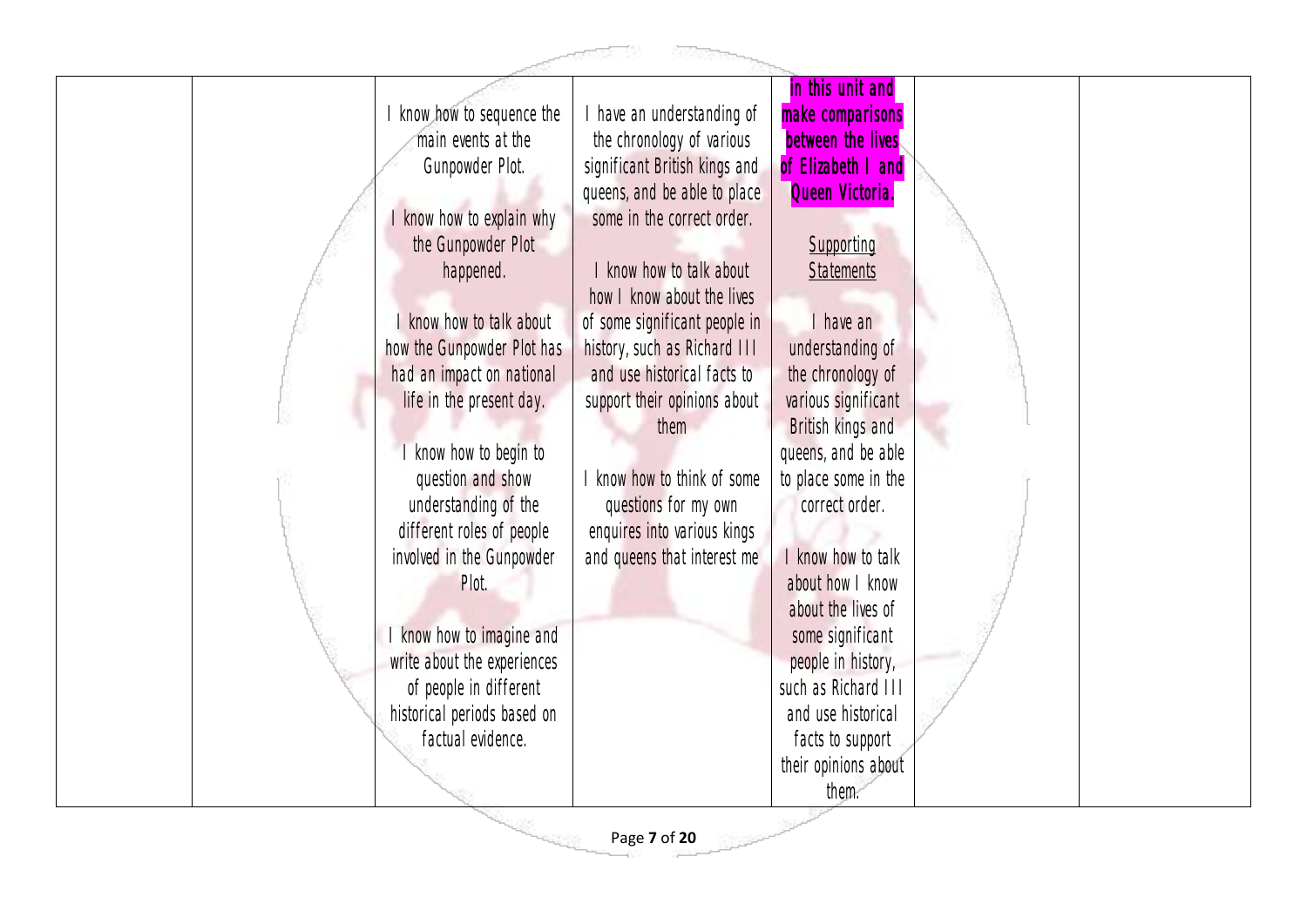|                                                                                                                         |                                                                                                                                   |          |                                                                                                                                                           | I know how to think<br>of some questions<br>for my own<br>enquires into<br>various kings and<br>queens that interest<br>me        |          |          |  |  |
|-------------------------------------------------------------------------------------------------------------------------|-----------------------------------------------------------------------------------------------------------------------------------|----------|-----------------------------------------------------------------------------------------------------------------------------------------------------------|-----------------------------------------------------------------------------------------------------------------------------------|----------|----------|--|--|
| Year 3                                                                                                                  | Autumn 1                                                                                                                          | Autumn 2 | Spring 1                                                                                                                                                  | Spring 2                                                                                                                          | Summer 1 | Summer 2 |  |  |
| Links to Prior<br>Learning                                                                                              | Year 1 A2 And S1, Year 2<br>A2 and Su1                                                                                            |          | Year 1 A2 and S1 Year 2 -<br>A2 Year 3 A1                                                                                                                 | Year 1 A2 and Sp1<br>Year 2 A2 Year 3<br>AI                                                                                       |          |          |  |  |
| Vocabulary                                                                                                              | Caledonia, Celts, Emperor,<br>Iceni, Legion, Picts,<br>Roman Empire, Rebellion,<br>Boudicca, Hadrian's Wall,<br>Gods / Goddesses. |          | Angles, Christianity,<br>Missionary, Pagans, Picts,<br>Romans, Saxons, Scots,<br>Monks, Superstitious, Omens                                              | Angles, Christianity,<br>Missionary, Pagans,<br>Picts, Romans,<br>Saxons, Scots,<br>Monks, Superstitious,<br><b>Omens</b>         |          |          |  |  |
| Understanding the<br>concept of time by<br>recalling and<br>ordering key<br>events.<br>Understanding<br>and questioning | The Romans<br><b>KEY STATEMENTS</b><br>know how to recall<br>some facts about the<br>Romanisation of Britain.                     |          | Anglo - Saxons and Scots<br><b>KEY STATEMENTS</b><br>I know how to say whom<br>the Anglo-Saxons and<br>Scots were, when, and why<br>they invaded Britain. | Anglo - Saxons<br>and Scots<br><b>KEY</b><br><b>STATEMENTS</b><br>I know how to say<br>whom the Anglo-<br><b>Saxons and Scots</b> |          |          |  |  |
|                                                                                                                         |                                                                                                                                   |          | Page 8 of 20                                                                                                                                              |                                                                                                                                   |          |          |  |  |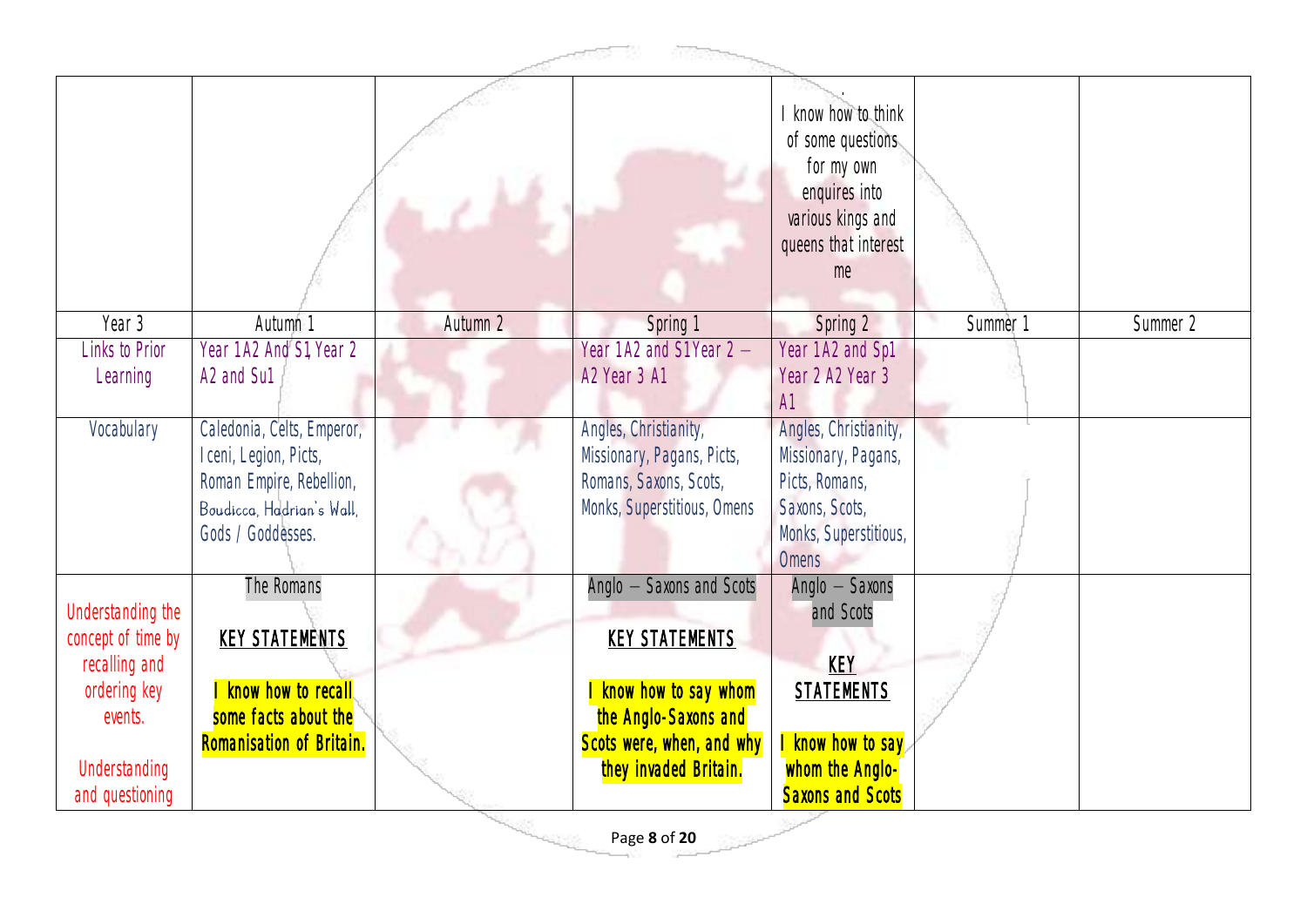| $impact - looking$    | know how to                  | know how to explain how      | were, when, and         |  |
|-----------------------|------------------------------|------------------------------|-------------------------|--|
| at changes and        | demonstrate a deeper         | life in Britain changed as   | why they invaded        |  |
| starting to identify  | understanding of the         | a result of the Anglo-       | Britain.                |  |
| how events shaped     | topic and recognise how      | <b>Saxons and Scots</b>      |                         |  |
| Britain.              | <b>Britain has been</b>      | invasions, recognising       | I know how to           |  |
|                       | influenced and shaped,       | similarities and             | explain how life in     |  |
| Becoming critical     | by the Roman                 | differences.                 | <b>Britain changed</b>  |  |
| and analytical        | occupation.                  |                              | as a result of the      |  |
| thinkers $-$ starting |                              | know how to be able to       | <b>Anglo-Saxons and</b> |  |
| to question a         | know how to use a            | analyse historical           | Scots invasions,        |  |
| variety of            | variety of sources of        | evidence and artefacts to    | recognising             |  |
| historical evidence.  | evidence to appreciate       | make claims about the        | similarities and        |  |
|                       | how an accurate picture      | <b>Anglo-Saxons life and</b> | differences.            |  |
|                       | of the past can be           | culture.                     |                         |  |
|                       | constructed.                 |                              | know how to be          |  |
|                       |                              | <b>Supporting Statements</b> | able to analyse         |  |
|                       | <b>Supporting Statements</b> | am able to explain some      | historical evidence     |  |
|                       |                              | key features of life in      | and artefacts to        |  |
|                       | know how to describe         | Anglo-Saxon Britain          | make claims about       |  |
|                       | when the Romans              |                              | the Anglo-Saxons        |  |
|                       | conquered Britain.           | I know how to describe the   | life and culture.       |  |
|                       |                              | work of some key individuals |                         |  |
|                       | I know how to describe       | at the time.                 | Supporting              |  |
|                       | some aspects of Roman        |                              | <b>Statements</b>       |  |
|                       | Britain in significant       | I know how to demonstrate a  |                         |  |
|                       | detail and be able to ask    | deep understanding of how    | am able to explain      |  |
|                       | and answer questions to      | life in Britain has been     | some key features       |  |
|                       |                              | shaped by the Anglo-Saxons   |                         |  |

Page **9** of **20**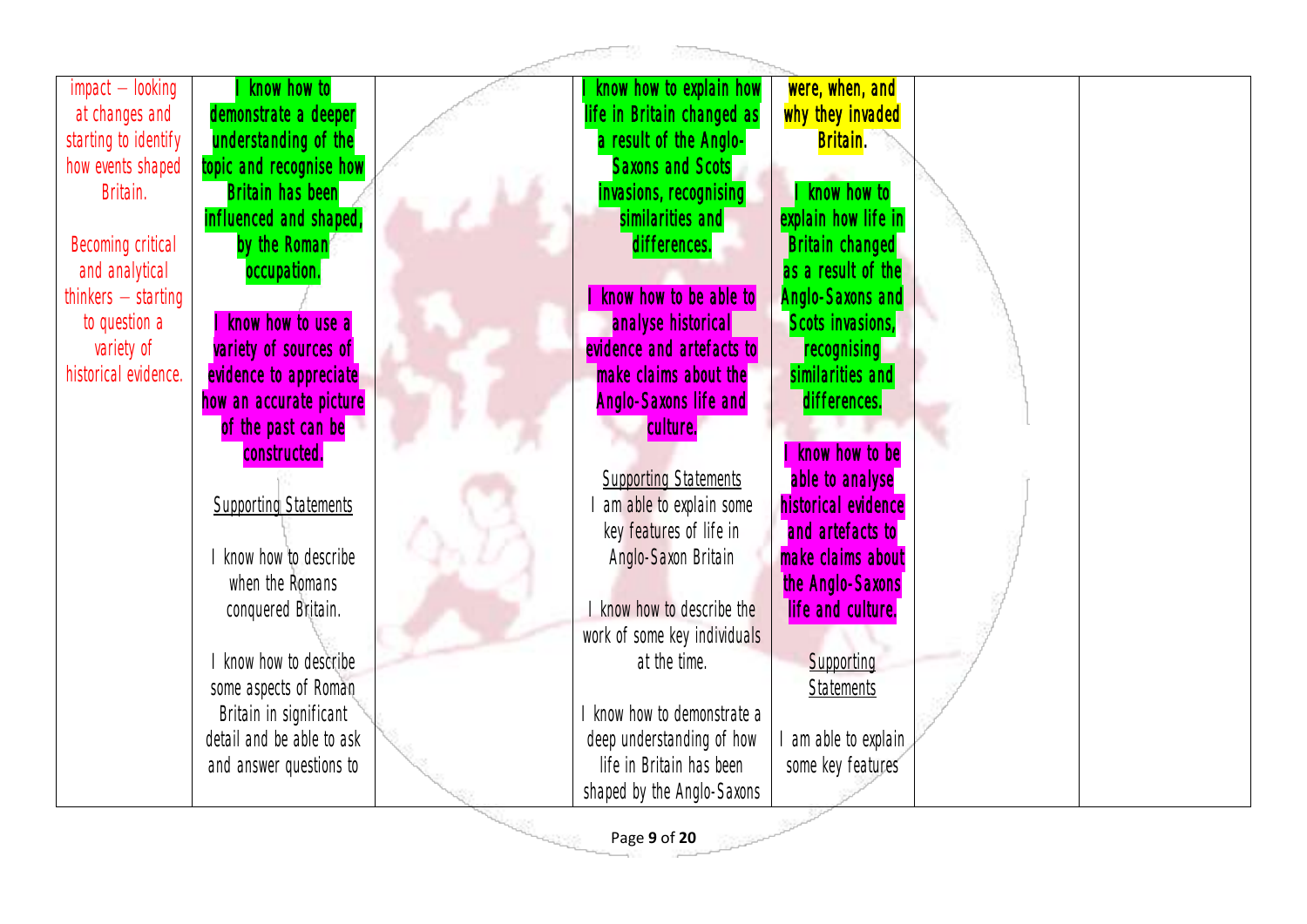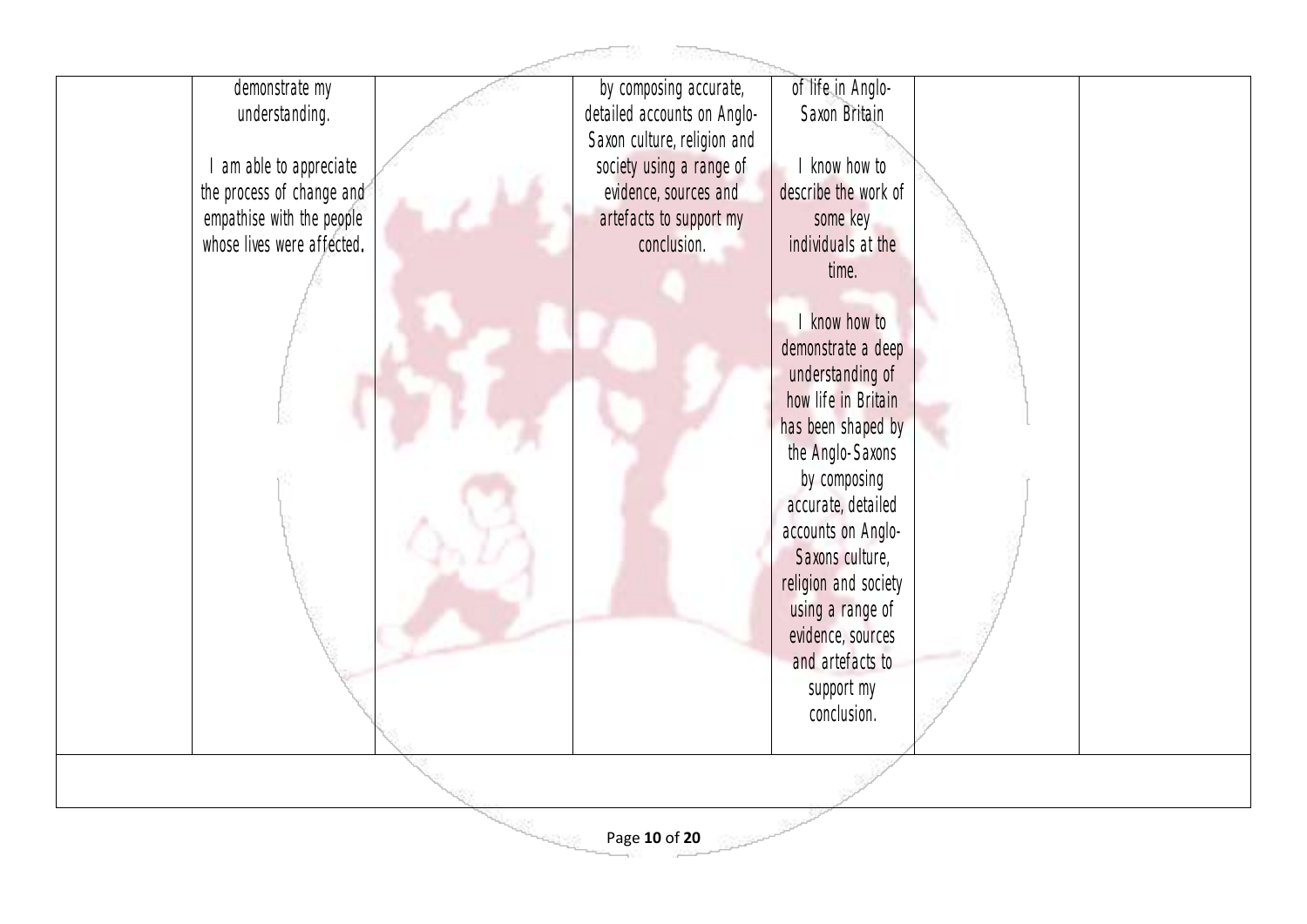|                                                                                                                                                                                                                          |                                                                                                                                                                                                                                               |          | <b>SOSSNOW</b> |          |                                                                                                                                                                                                                                                 |                                                                                                                                                                                                                                        |
|--------------------------------------------------------------------------------------------------------------------------------------------------------------------------------------------------------------------------|-----------------------------------------------------------------------------------------------------------------------------------------------------------------------------------------------------------------------------------------------|----------|----------------|----------|-------------------------------------------------------------------------------------------------------------------------------------------------------------------------------------------------------------------------------------------------|----------------------------------------------------------------------------------------------------------------------------------------------------------------------------------------------------------------------------------------|
|                                                                                                                                                                                                                          |                                                                                                                                                                                                                                               |          |                |          |                                                                                                                                                                                                                                                 |                                                                                                                                                                                                                                        |
| Year 4                                                                                                                                                                                                                   | Autumn 1                                                                                                                                                                                                                                      | Autumn 2 | Spring 1       | Spring 2 | Summer 1                                                                                                                                                                                                                                        | Summer 2                                                                                                                                                                                                                               |
| <b>Links to Prior</b><br>Learning                                                                                                                                                                                        |                                                                                                                                                                                                                                               |          |                |          | Year 2 Su1 and Su2                                                                                                                                                                                                                              | Year 2 Sul and Su2<br>Year 3 Al, Su 1 and Su                                                                                                                                                                                           |
| Vocabulary                                                                                                                                                                                                               | Danegeld, Exile, Invade,<br>Kingdom, Long ship,<br>Outlawed, Pagans,<br>Pillaged, Raid, Wergild,<br>Northumbria, Mercia, East<br>Anglia, Wessex, Essex,<br>Sussex, Kent.                                                                      |          |                |          | Arithmetic, Industry,<br>Industrial Revolution,<br>Invention, Livestock,<br>Migrate, Reign, Rural,<br>Revolution, Typhoid,<br>Workhouses, National<br>Health Service, Gruel.                                                                    | Bobbies, Peelers.<br>Deterrent. Execution.<br>Highwaymen.<br>Humiliation. Judge.<br>Jury. Ordeal. Treason.<br>Victim. Trail, Mutilation,<br>Exile.                                                                                     |
| Understanding the<br>concept of time by<br>linking and<br>comparing to<br>previous periods of<br>time.<br>Understanding<br>and questioning<br>$impact - building$<br>links of other<br>periods of time by<br>looking for | Vikings and Anglo-Saxons<br><b>KEY STATEMENTS</b><br>Know some key facts<br>about the most<br>influential Anglo-Saxon<br>kings and be able to<br>organise information<br>about the Viking and<br><b>Anglo-Saxon kings onto</b><br>a timeline. |          |                |          | <b>Riotous Royalty</b><br><b>KEY STATEMENTS</b><br>I have a<br>chronological<br>understanding of<br>which<br>monarch reigned in<br>relation to another.<br>know how to ask<br>questions about life<br>in Norman England<br>and look at a map of | Crime and<br>Punishment<br><b>KEY STATEMENTS</b><br>I know how to talk<br>about some of the key<br>facts about<br>punishment that were<br>used during the<br>Roman, Anglo-Saxons,<br><b>Tudor and Victorian</b><br><mark>times.</mark> |
|                                                                                                                                                                                                                          |                                                                                                                                                                                                                                               |          | Page 11 of 20  |          |                                                                                                                                                                                                                                                 |                                                                                                                                                                                                                                        |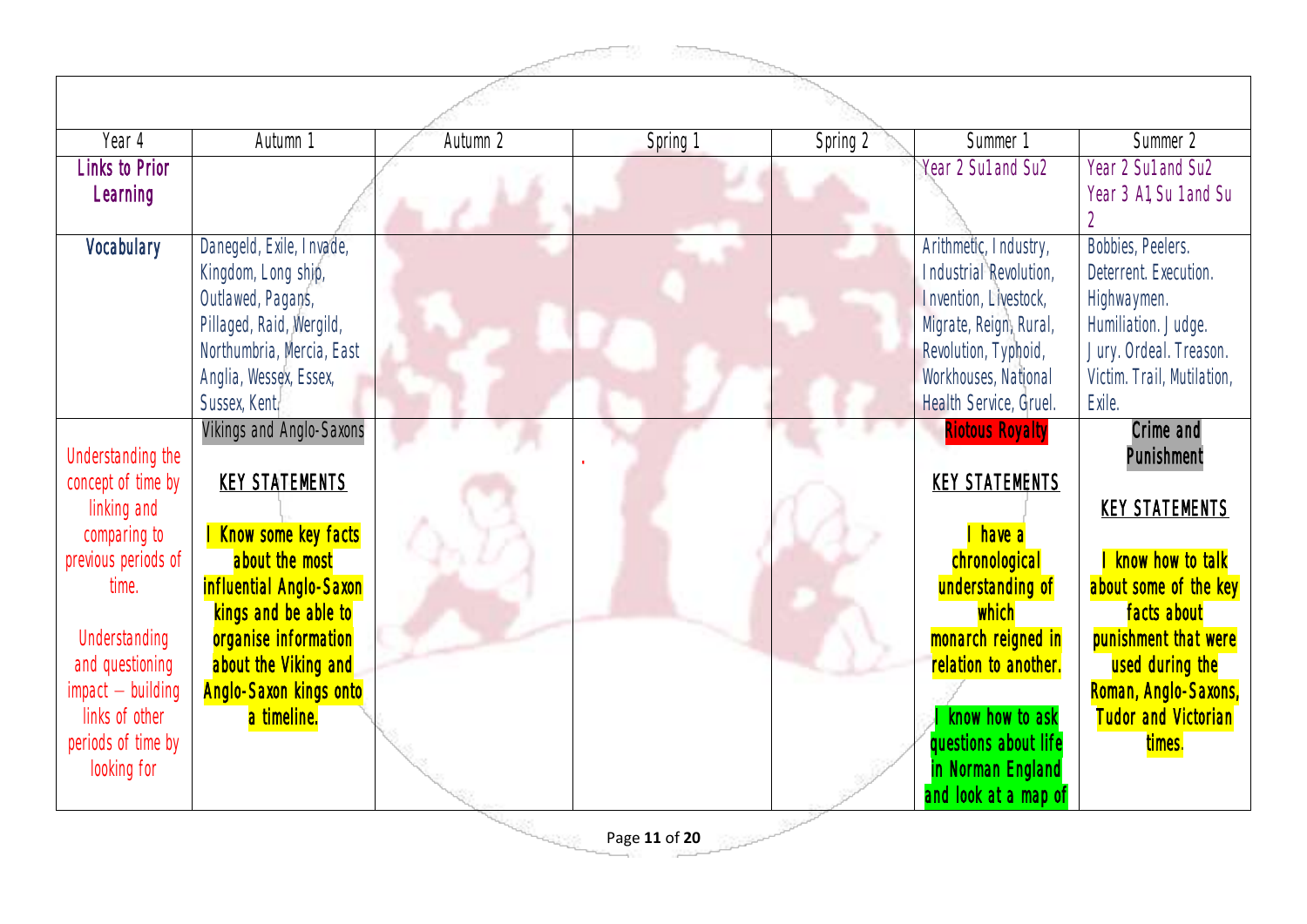| similarities and      | know how to                  |               | the British Empire to        | know how to talk              |
|-----------------------|------------------------------|---------------|------------------------------|-------------------------------|
| differences.          | demonstrate a full           |               | understand why the           | about and compare             |
|                       | understanding of how         |               | UK was such a                | the punishments that          |
|                       | the Vikings have shaped      |               | powerful nation in           | were used during the          |
| Becoming critical     | <b>British culture</b>       |               | the Victorian era.           | Roman. Anglo-Saxon,           |
| and analytical        | and history by               |               |                              | <b>Tudor and Victorian</b>    |
| thinkers $-$ starting | composing historically       |               |                              | times and give some           |
| to compare            | valid                        |               | know how to raise            | reasons for them.             |
| different periods     | questions.                   |               | questions for Queen          | know how to recall            |
| of time and           |                              |               | Elizabeth II in order        | key facts about the           |
| critically question   | know how to describe         |               | to understand life as        | <b>life of Dick Turpin</b>    |
| links.                | some aspects of              |               | a modern monarch.            | and talk about                |
|                       | everyday Viking life and     |               |                              | differences in how he         |
|                       | know some typical            |               | <b>Supporting Statements</b> | is portrayed in various       |
|                       | <b>Anglo-Saxon</b>           |               |                              | historical sources.           |
|                       | punishments.                 |               | know how to explain          |                               |
|                       |                              |               | that the Magna Carta         | <b>Supporting Statements.</b> |
|                       | <b>Supporting Statements</b> |               | was an important             |                               |
|                       |                              |               | documents                    | I know how to explain         |
|                       | I know how to explain        |               |                              | some key terms in the         |
|                       | where and why some           |               | I know how to describe       | history of crime and          |
|                       | Viking raids or              |               | how different monarchs       | punishment in Britain,        |
|                       | attacks took place.          |               | fought to become             | such as wergild. Trial by     |
|                       |                              |               | powerful, whilst others      | ordeal. Tithings, hue         |
|                       | I know say where the         |               | used dynasties to            | and cry, transportation       |
|                       | Vikings came from and        |               | secure their position as     | and hard labour.              |
|                       | when they invaded Britain.   |               | head of the country.         |                               |
|                       |                              |               |                              |                               |
|                       |                              |               |                              |                               |
|                       |                              | Page 12 of 20 |                              |                               |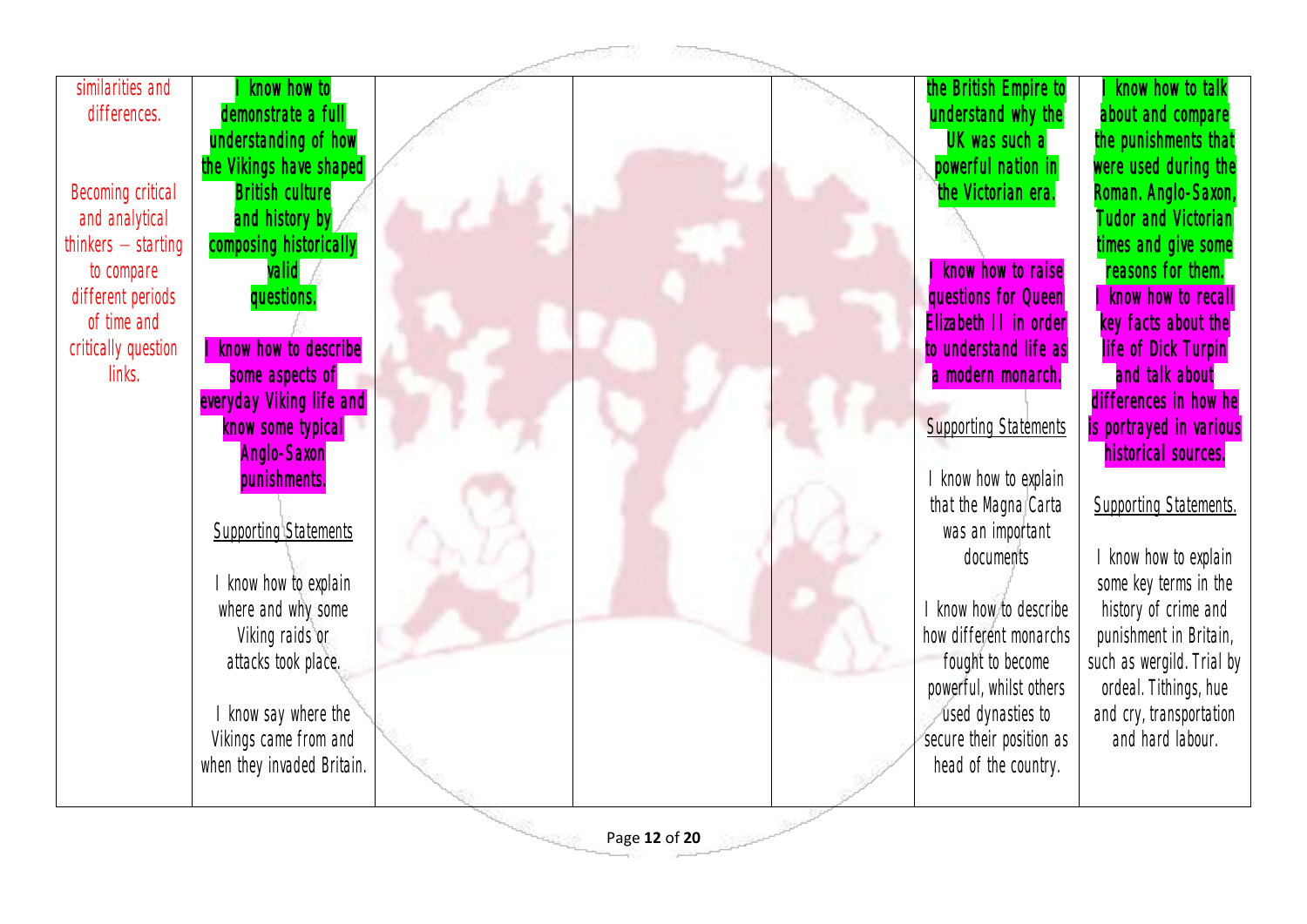| know how to describe in   |               | I have an               |
|---------------------------|---------------|-------------------------|
| greater detail the        |               | understanding of the    |
| influence and             |               | importance of an heir   |
| actions of some of the    |               | to the throne through   |
| main Anglo-Saxon          |               | comparing different     |
| kings and be able to      |               | generations of          |
| explain concepts such as  |               | monarchy.               |
| Danegeld and Wergild.     |               |                         |
| Compare and contrast      |               | I know how to see why   |
| aspects of Anglo-Saxon,   |               | these six monarchs      |
| Viking and modern day     |               | have been identified as |
| everyday life             |               | being significant to    |
| E.g. religion, cultural   |               | understanding events in |
| traditions, crime, and    |               | British history.        |
| punishments.              |               |                         |
|                           |               | I understand why and    |
| I know how to evaluate    |               | how monarchy affected   |
| and assess the impact and |               | the formation of the    |
| significance made by      |               | United                  |
| some Anglo-Saxon          |               | Kingdom of Great        |
| kings and be able to      |               | Britain and Northern    |
| explain how their actions |               | Ireland as we know it   |
| have shaped British       |               | today.                  |
| history.                  |               |                         |
|                           |               | I know how to explain   |
| I know how to confidently |               | how different monarchs  |
| compare and contrast the  |               | achieved, secured and   |
|                           |               | continued to exact      |
|                           |               |                         |
|                           | Page 13 of 20 |                         |

I know how to use primary sources to decide what are facts, what opinions can be formed from evidence and identify the questions they have about the life of the highwayman Dick Turpin. I know how to compare modern day crime and punishment with those

from the past, and talk about the legacy of past methods of crime prevention and detection with those of the present day.

I know how to explain my understanding of the different experiences of people who may have committed crimes according to their status in society e.g. a slave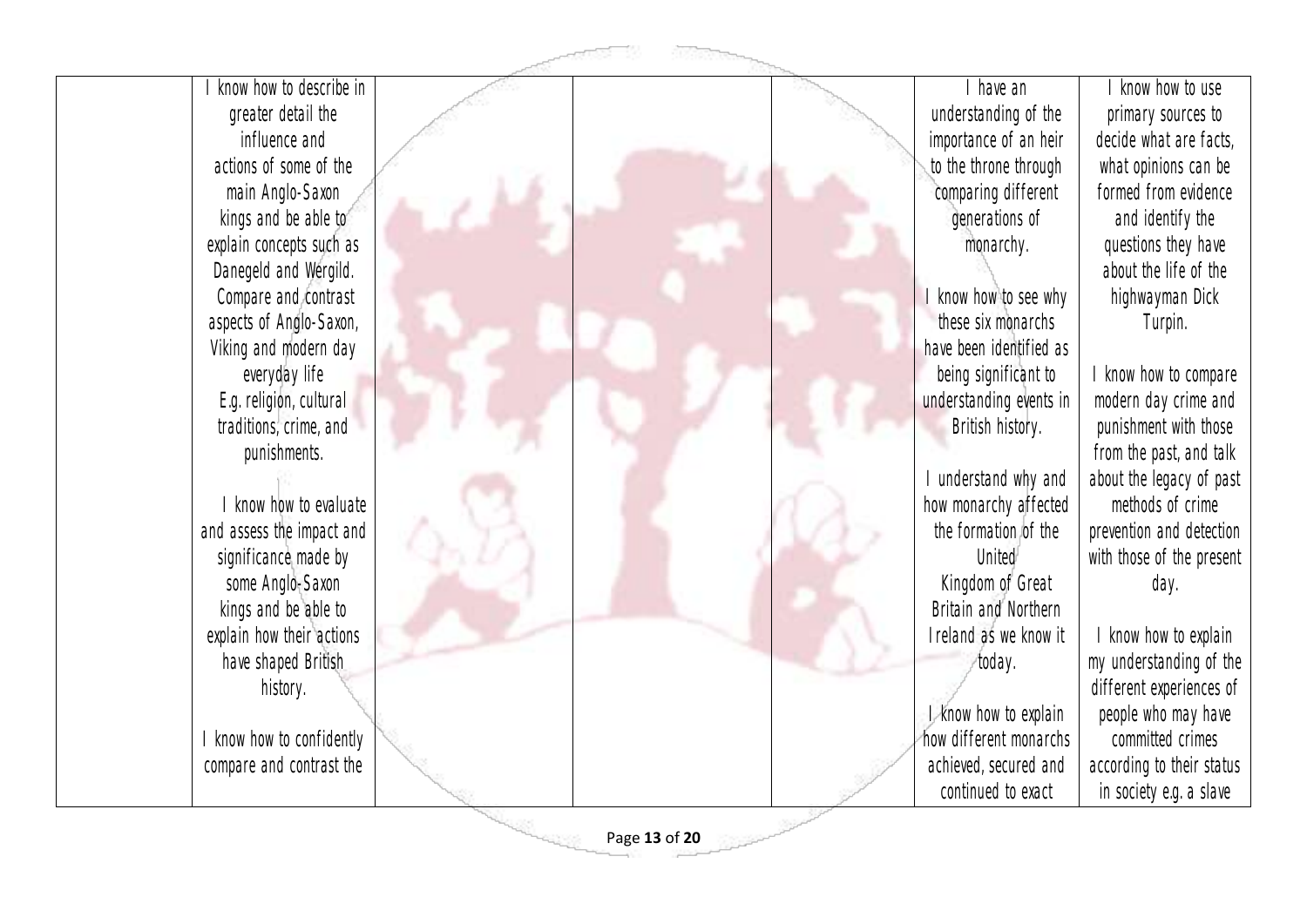|                       | modern day justice system<br>with the Anglo-Saxon<br>system, explaining and<br>understanding the<br>similarities and<br>differences.                                             |                                                                                                                                                                                                                                         |          |          | power on the UK by<br>looking at royal<br>behaviours from the<br>past and considering<br>the impact of these on<br>how we live today. | compared with noble<br>during the Roman<br>period.<br>I know how to compare<br>and contrast a variety<br>of historical sources to<br>form my own<br>conclusions and |
|-----------------------|----------------------------------------------------------------------------------------------------------------------------------------------------------------------------------|-----------------------------------------------------------------------------------------------------------------------------------------------------------------------------------------------------------------------------------------|----------|----------|---------------------------------------------------------------------------------------------------------------------------------------|---------------------------------------------------------------------------------------------------------------------------------------------------------------------|
|                       |                                                                                                                                                                                  |                                                                                                                                                                                                                                         |          |          |                                                                                                                                       | questions regarding the<br>life of the highwayman<br>Dick Turpin.                                                                                                   |
| Year 5                | Autumn 1                                                                                                                                                                         | Autumn 2                                                                                                                                                                                                                                | Spring 1 | Spring 2 | Summer 1                                                                                                                              | Summer 2                                                                                                                                                            |
| <b>Links to Prior</b> | Year 1 S1 and S2, Year 2                                                                                                                                                         | Year 1 S1 and S2, Year 2 Sul                                                                                                                                                                                                            |          |          | Year 1 Sul, Year 3 Al,                                                                                                                |                                                                                                                                                                     |
| Learning              | Sul and Su2, Year 3 Al,<br>Sul and Su <sub>2</sub>                                                                                                                               | and Su2, Year 3 A1, Su1 and<br>S <sub>U</sub> 2                                                                                                                                                                                         |          |          | Sul and Su <sub>2</sub>                                                                                                               |                                                                                                                                                                     |
| Vocabulary            | Bronze, Alloy, Bone<br>Marrow, Earthwork, Celt,<br>Sacrifice, Tribe, Iron,<br>Settlement, Hillforts,<br>Druids, Roundhouses,<br>Hearth, Wattle, Daub,<br>Stonehenge, Skara Brae. | Greek Empire, Vase,<br>Olympics, Hippocrates,<br>Hellenistic Bowl, Pyxis, Coins,<br>Soldier, Helmet, Fibulas,<br>Homer, Column, Slave,<br>Noblemen, Pythagoras,<br>Alexander The Great, Tunic,<br>Parthenon, Doric column,<br>Alphabet. |          |          | Film Posters, Cinema,<br>Technology<br>Development, Century,<br>Billy Butlin, Audiences,<br>Modern Lifestyles.                        |                                                                                                                                                                     |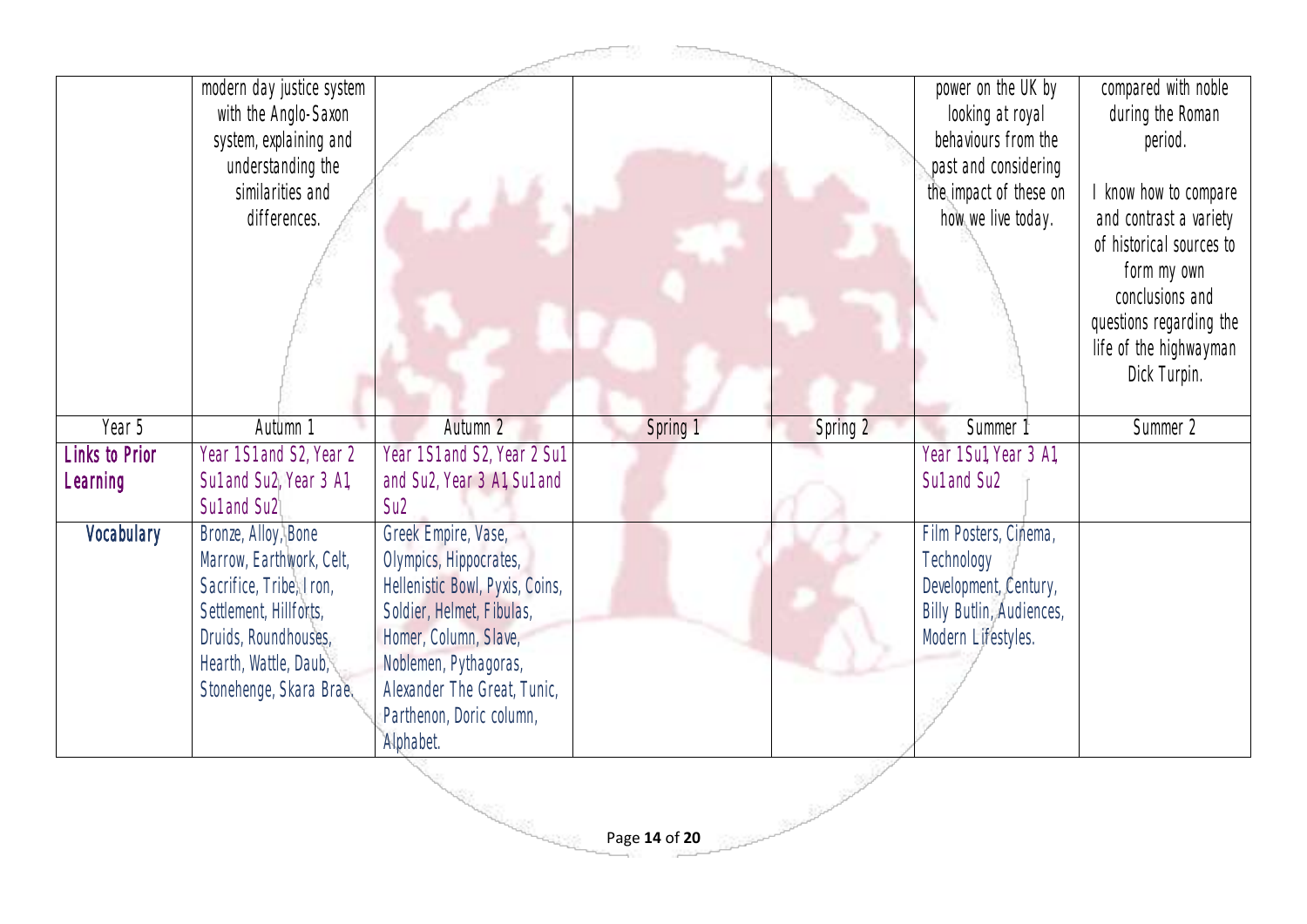| Understanding the     | Stone Age to Iron Age        | <b>Ancient Greece</b>    |               | Leisure and                  |
|-----------------------|------------------------------|--------------------------|---------------|------------------------------|
| concept of time by    |                              |                          |               | Entertainment                |
| linking and           | <b>KEY STATEMENTS</b>        | <b>KEY STATEMENTS</b>    |               |                              |
| comparing to          |                              |                          |               | <b>KEY STATEMENTS</b>        |
| previous periods of   | I know how to explain        | Know how to say when     |               |                              |
| time. To continue     | how Stonehenge               | the Ancient Greek people |               | have a chorological          |
| to develop            | changed from the Stone       | <b>lived</b>             |               | understanding of how         |
| chronological         | Age onwards.                 | and order some events    |               | technology developed         |
| understanding.        |                              | from the time on a       |               | over the century.            |
|                       | know how to explain          | Timeline.                |               |                              |
| Understanding         | the different challenges     |                          |               | understand why               |
| and questioning       | of survival for early        | know how to compare      |               | and how young                |
| $impact - building$   | man.                         | and contrast modern day  |               | people were very             |
| links of other        |                              | political systems with   |               | different to their           |
| periods of time by    | know how to explain          | those from Ancient       |               | parents in the 1960's.       |
| looking for           | why the evidence we          | Greece showing a full    |               |                              |
| similarities and      | have from the Romans         | understanding of         |               | know how to                  |
| differences. By       | about Iron Age Druids        | the concepts and         |               | confidently debate           |
| making                | might be unreliable.         | appreciation of how the  |               | the effects of               |
| connections,          |                              | Athenian system shaped   |               | increased television         |
| contrasts and         | <b>Supporting Statements</b> | modern politics.         |               | on modern lifestyles.        |
| trends over time.     |                              |                          |               |                              |
|                       | know which tools were        | know how to talk about   |               | <b>Supporting Statements</b> |
| Becoming critical     | crucial to the survival of   | some Ancient Greek gods  |               |                              |
| and analytical        | early man.                   | and                      |               | I know how to use old        |
| $thinkers - starting$ |                              | Know some features of    |               | film posters to              |
| to compare            | I know how tools changed     | <b>Greek myths.</b>      |               | understand why cinema        |
| different periods     | during the Stone Age to      |                          |               |                              |
|                       |                              |                          | Page 15 of 20 |                              |
|                       |                              |                          |               |                              |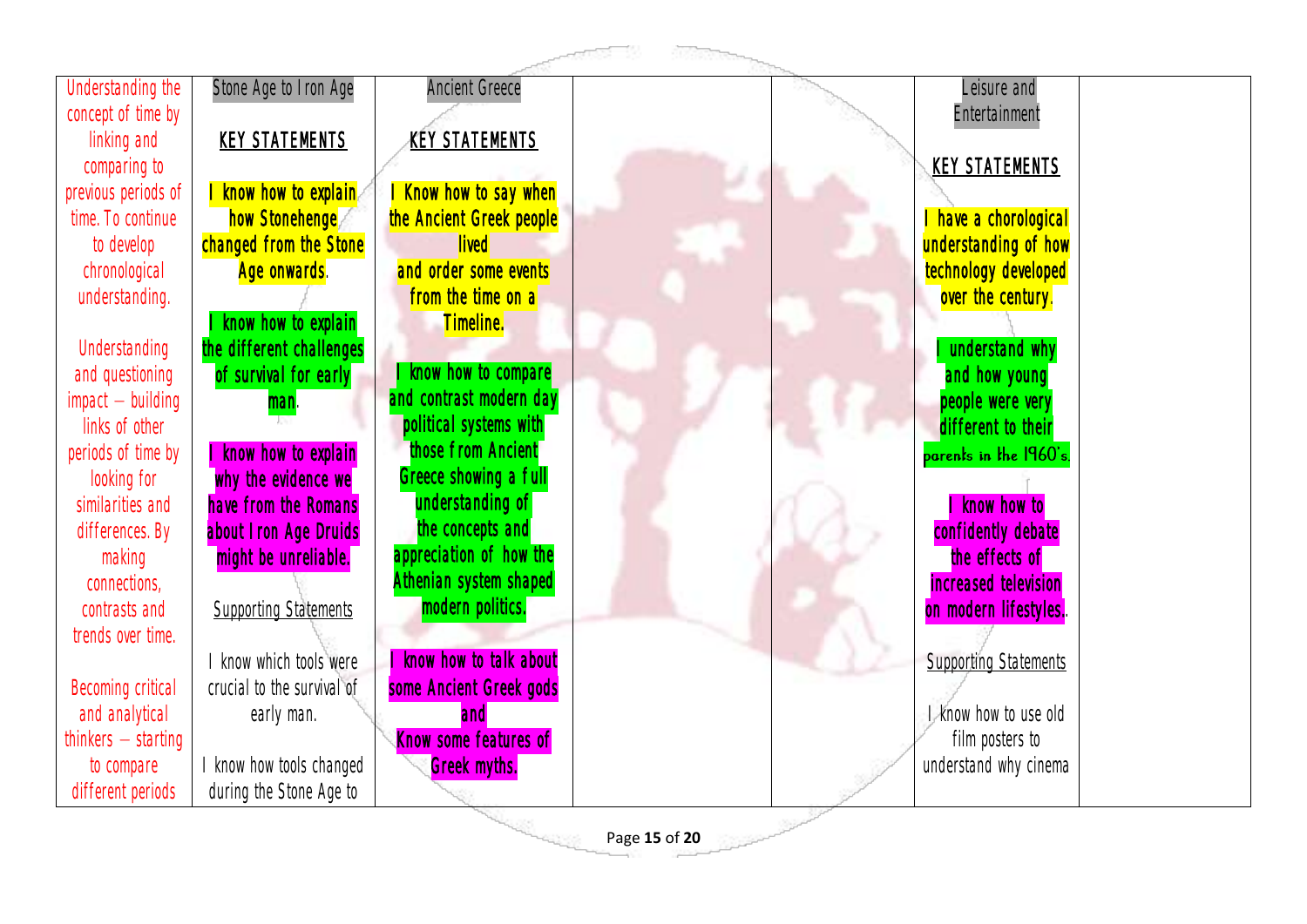

Page **16** of **20**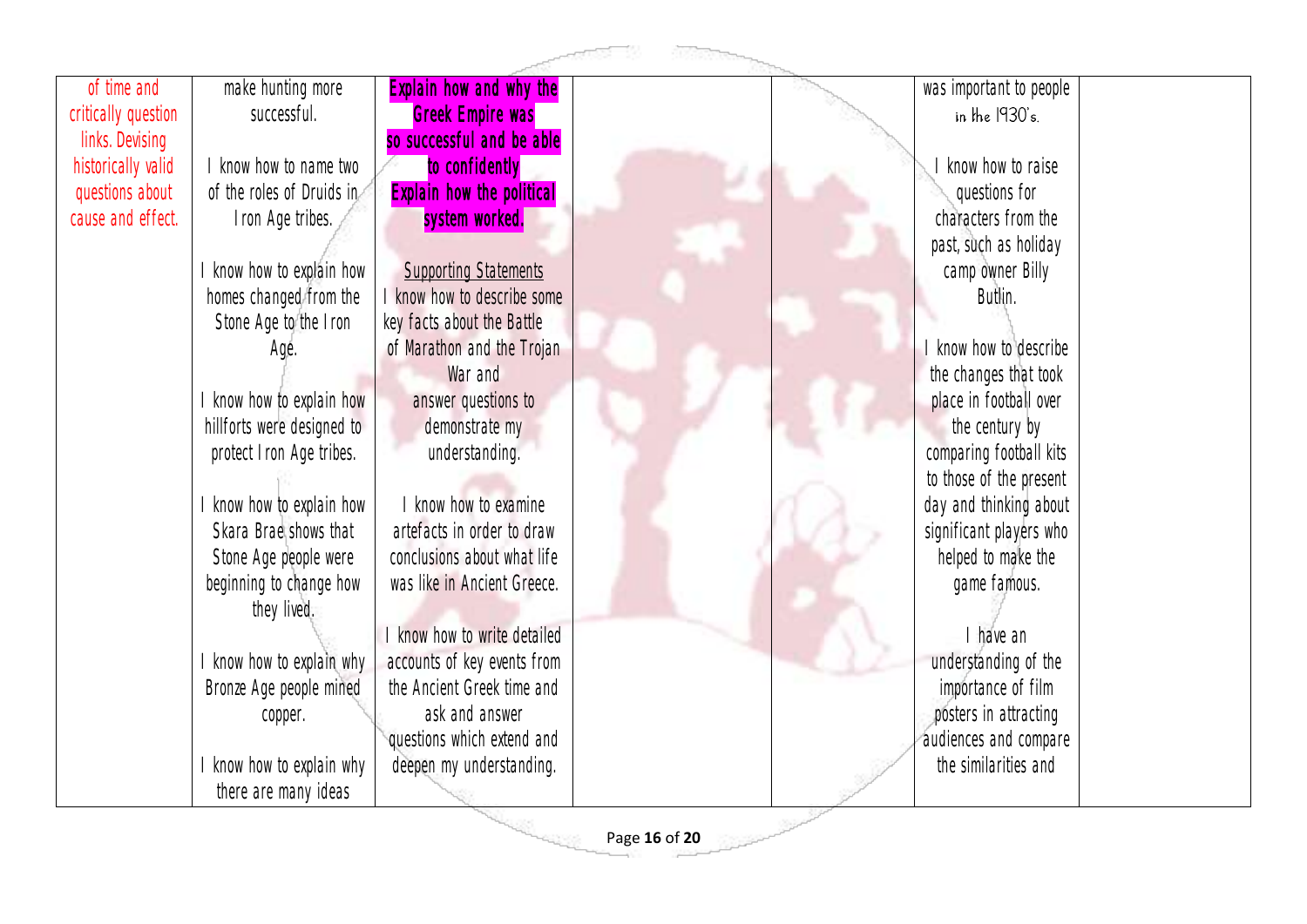|                            | about how Stonehenge<br>was used.<br>know how to explain<br>what archaeologists now<br>think about Druids.                                                                                                                          | know how to analyse a<br>variety of evidence and<br>artefacts and use these to<br>support their conclusions<br>about what life in Ancient<br>Greece was like.                                                                    |               |                                                 | differences of the<br>1930's examples.<br>know how to explain<br>why cinema became<br>less popular by the<br>middle of the 20th<br>century by looking at<br>evidence from the past<br>and considering the<br>impact of television on<br>audiences. |          |
|----------------------------|-------------------------------------------------------------------------------------------------------------------------------------------------------------------------------------------------------------------------------------|----------------------------------------------------------------------------------------------------------------------------------------------------------------------------------------------------------------------------------|---------------|-------------------------------------------------|----------------------------------------------------------------------------------------------------------------------------------------------------------------------------------------------------------------------------------------------------|----------|
| Year 6                     | Autumn 1                                                                                                                                                                                                                            | Autumn 2                                                                                                                                                                                                                         | Spring 1      | Spring 2                                        | Summer 1                                                                                                                                                                                                                                           | Summer 2 |
| Links to Prior<br>Learning | Year 1 A2 and S1 Year 2<br>A2, Sul and Su2 Year 4<br>Al, Sul and Su2                                                                                                                                                                | Year 1 A2 and S1 Year 2 A2,<br>Sul and Su2 Year 4 Al, Sul<br>and Su <sub>2</sub>                                                                                                                                                 |               |                                                 | Year 2 Su1 and Su2,<br>Year 3 A1, Su1 and Su2<br>Year 4 A1, Su1 and Su2<br>Year 5 A1 and A2                                                                                                                                                        |          |
| Vocabulary                 | Allies, Axis, Conscripted,<br>Dogfight, Commemorate,<br>Home Front, Rationing,<br>Evacuation, Land Girls,<br>Air-raid, Campaign,<br>Atomic Bombs, Blitz, Nazi<br>Party, Annex,<br>Czechoslovakia,<br>Propaganda, Active<br>Service, | Allies, Axis, Conscripted,<br>Dogfight, Commemorate,<br>Home Front, Rationing,<br>Evacuation, Land Girls, Air-<br>raid, Campaign, Atomic<br>Bombs, Blitz, , Nazi Party,<br>Annex, Czechoslovakia,<br>Propaganda, Active Service, |               |                                                 | Oracle Bones, Fu Hao,<br>Intact, Jade, Bronze,<br>Cowrie Shells.                                                                                                                                                                                   |          |
|                            |                                                                                                                                                                                                                                     | <b>REAL PROPERTY</b>                                                                                                                                                                                                             | Page 17 of 20 | $\mathbb{R}^{p \times \mathbb{R}^{p \times p}}$ |                                                                                                                                                                                                                                                    |          |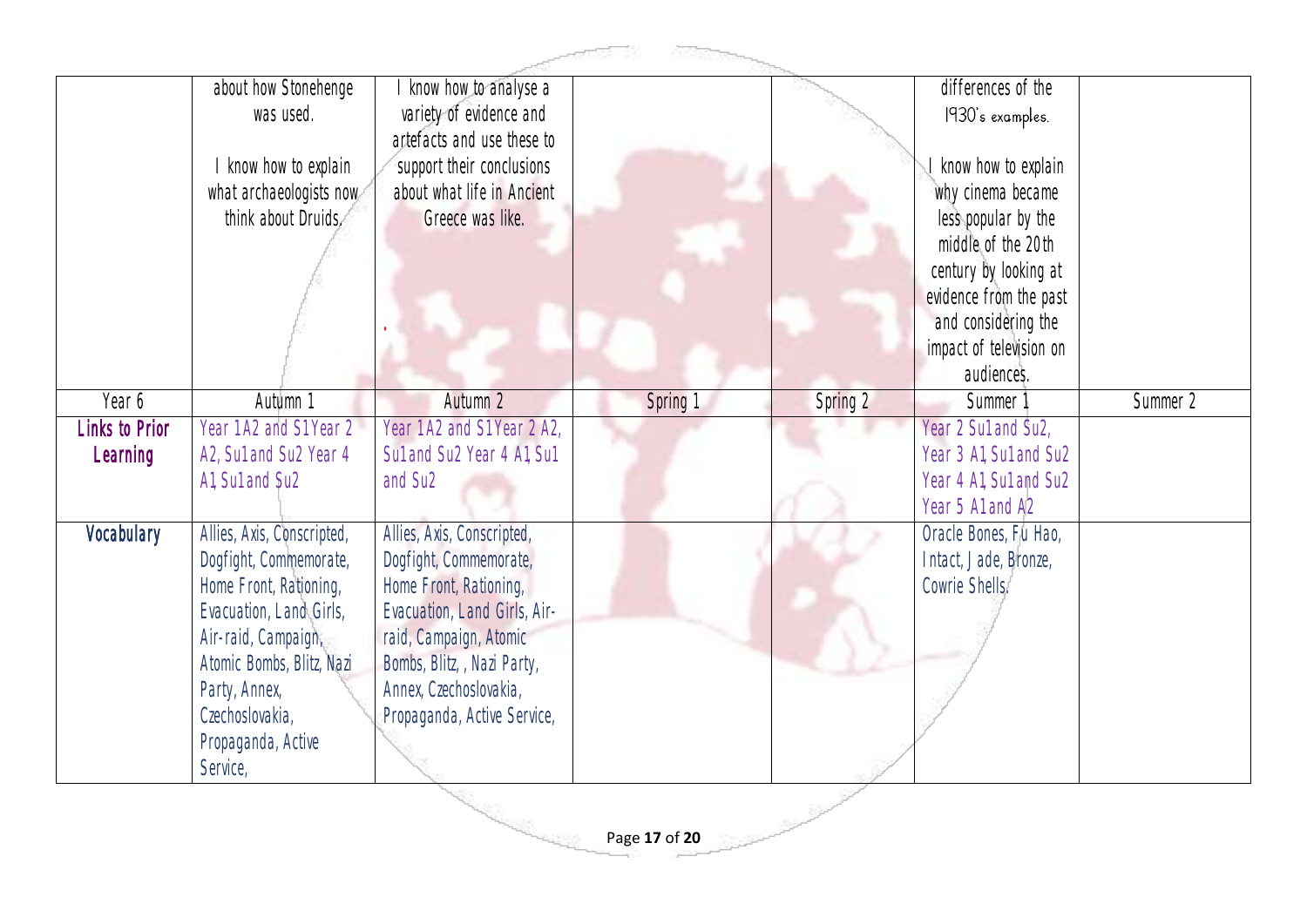|                     |                                              |                                                    | <b>References</b>                                                                                                                                                                    |                                   |
|---------------------|----------------------------------------------|----------------------------------------------------|--------------------------------------------------------------------------------------------------------------------------------------------------------------------------------------|-----------------------------------|
| Understanding the   | World War II                                 | World War II                                       |                                                                                                                                                                                      | <b>Shang Dynasty</b>              |
| concept of time by  |                                              |                                                    |                                                                                                                                                                                      |                                   |
| linking and         | <b>KEY STATEMENTS</b>                        | <b>KEY STATEMENTS</b>                              |                                                                                                                                                                                      | <b>KEY STATEMENTS</b>             |
| comparing to        |                                              |                                                    |                                                                                                                                                                                      |                                   |
| previous periods of | know how to                                  | know how to                                        |                                                                                                                                                                                      | know how to                       |
| time, that have     | demonstrate a full                           | demonstrate a full                                 |                                                                                                                                                                                      | recognise and                     |
| been studied. To    | understanding of a wide                      | understanding of a wide                            |                                                                                                                                                                                      | describe why the                  |
| continue to develop | range of World War II                        | range of World War II                              |                                                                                                                                                                                      | <b>Shang dynasty is</b>           |
| chronological       | events.                                      | events.                                            |                                                                                                                                                                                      | historically                      |
| understanding.      | know how to explain                          |                                                    |                                                                                                                                                                                      | significant.                      |
| Understanding       | he Holocaust in detail<br>and make links and | know how to explain the<br>Holocaust in detail and |                                                                                                                                                                                      |                                   |
| and questioning     | comparisons to issues                        | make links and                                     |                                                                                                                                                                                      | know how to<br>demonstrate a full |
| $impact - building$ | today.                                       | comparisons to issues                              |                                                                                                                                                                                      | understanding of the              |
| links of other      |                                              | today.                                             |                                                                                                                                                                                      | Shang dynasty by                  |
| periods of time by  | know how to explain                          |                                                    |                                                                                                                                                                                      | composing my own                  |
| looking for         | how and why the                              | I know how to explain how                          |                                                                                                                                                                                      | historically valid                |
| similarities and    | changing role of women                       | and why the changing role                          |                                                                                                                                                                                      | accounts about                    |
| differences. By     | was significant to the                       | of women was significant                           |                                                                                                                                                                                      | different aspects of              |
| making              | war effort,                                  | to the war effort,                                 |                                                                                                                                                                                      | the civilisation.                 |
| connections,        |                                              |                                                    |                                                                                                                                                                                      |                                   |
| contrasts and       | <b>Supporting Statements</b>                 | <b>Supporting Statements</b>                       |                                                                                                                                                                                      | know how to                       |
| trends over time.   |                                              |                                                    |                                                                                                                                                                                      | compare and contrast              |
| The ability to      | know when the war                            | I know when the war started.                       |                                                                                                                                                                                      | the Shang dynasty                 |
| compare and         | started.                                     |                                                    |                                                                                                                                                                                      | with other early                  |
| contrast.           |                                              | I know how to tell you some                        |                                                                                                                                                                                      | civilisations.                    |
|                     |                                              | of the countries and key                           |                                                                                                                                                                                      |                                   |
|                     |                                              | individuals involved.                              |                                                                                                                                                                                      |                                   |
|                     |                                              | <b>TANK</b>                                        | $\frac{\partial \mathcal{D}^{\alpha \beta}}{\partial \mathcal{D}^{\alpha \beta}} = \frac{\partial \mathcal{D}^{\alpha \beta}}{\partial \mathcal{D}^{\alpha \beta}}$<br>Page 18 of 20 |                                   |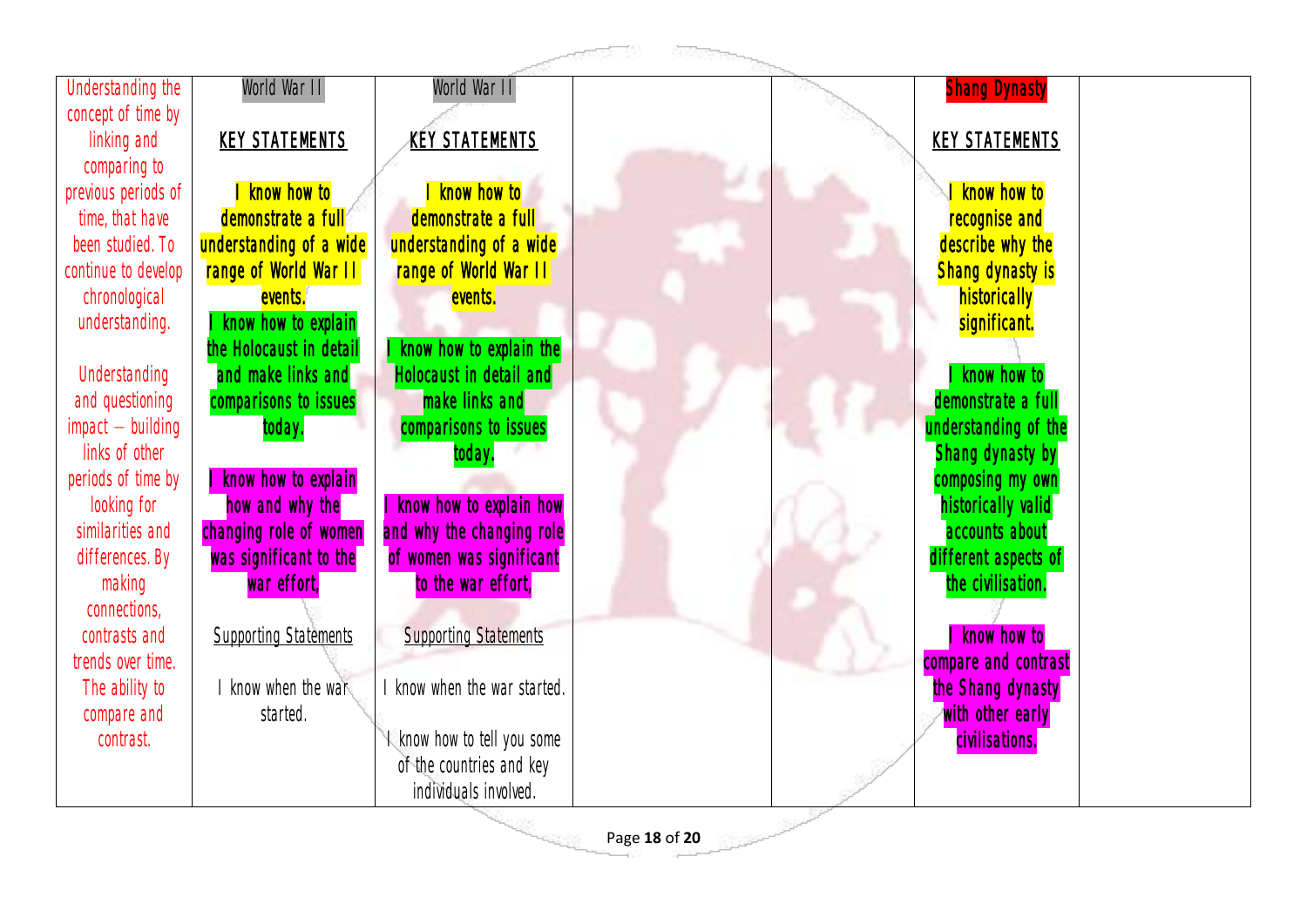|                    |                            |                             | agency. |                              |  |
|--------------------|----------------------------|-----------------------------|---------|------------------------------|--|
| Becoming critical  | know how to tell you       |                             |         | know how to explain          |  |
| and analytical     | some of the countries and  | know how to recall some     |         | the significance and         |  |
| thinkers $-$ to    | key individuals involved.  | details about key events.   |         | purpose of a range           |  |
| compare different  |                            |                             |         | of Shang artefacts in        |  |
| periods of time    | know how to recall some    | know how to describe what   |         | detail and draw my           |  |
| and critically     | details about key events.  | evacuation and rationing    |         | own conclusion.              |  |
| question links.    |                            | were and explain how they   |         |                              |  |
| Devising           | I know how to describe     | worked and how different    |         | <b>Supporting Statements</b> |  |
| historically valid | what evacuation and        | people were affected.       |         |                              |  |
| questions about    | rationing were and explain |                             |         | know how to describe         |  |
| cause and effect.  | how they worked and how    | know how to describe some   |         | the roles of different       |  |
|                    | different people were      | of the jobs women did       |         | members of Shang             |  |
|                    | affected.                  | during the war.             |         | society and know where       |  |
|                    |                            |                             |         | they fitted in the           |  |
|                    | I know how to describe     | know how to describe what   |         | Shang social hierarchy.      |  |
|                    | some of the jobs women     | the Holocaust was and who   |         |                              |  |
|                    | did during the war.        | suffered as a result.       |         | know how to describe         |  |
|                    |                            | I know how to offer reasons |         | a range of artefacts         |  |
|                    | I know how to describe     | to explain why the war      |         | and know what they           |  |
|                    | what the Holocaust was     | started.                    |         | were made of and what        |  |
|                    | and who suffered as a      |                             |         | they were used for.          |  |
|                    | result.                    | know how to explore the     |         |                              |  |
|                    |                            | significant of key events.  |         | I know how to explain        |  |
|                    | I know how to offer        |                             |         | what oracle bones were       |  |
|                    | reasons to explain why the | know how to recall key      |         | and how the Shang            |  |
|                    | war started.               | facts about rationing,      |         | used them.                   |  |
|                    |                            | evacuation and the          |         |                              |  |
|                    |                            | Holocaust.                  |         |                              |  |

Page **19** of **20**